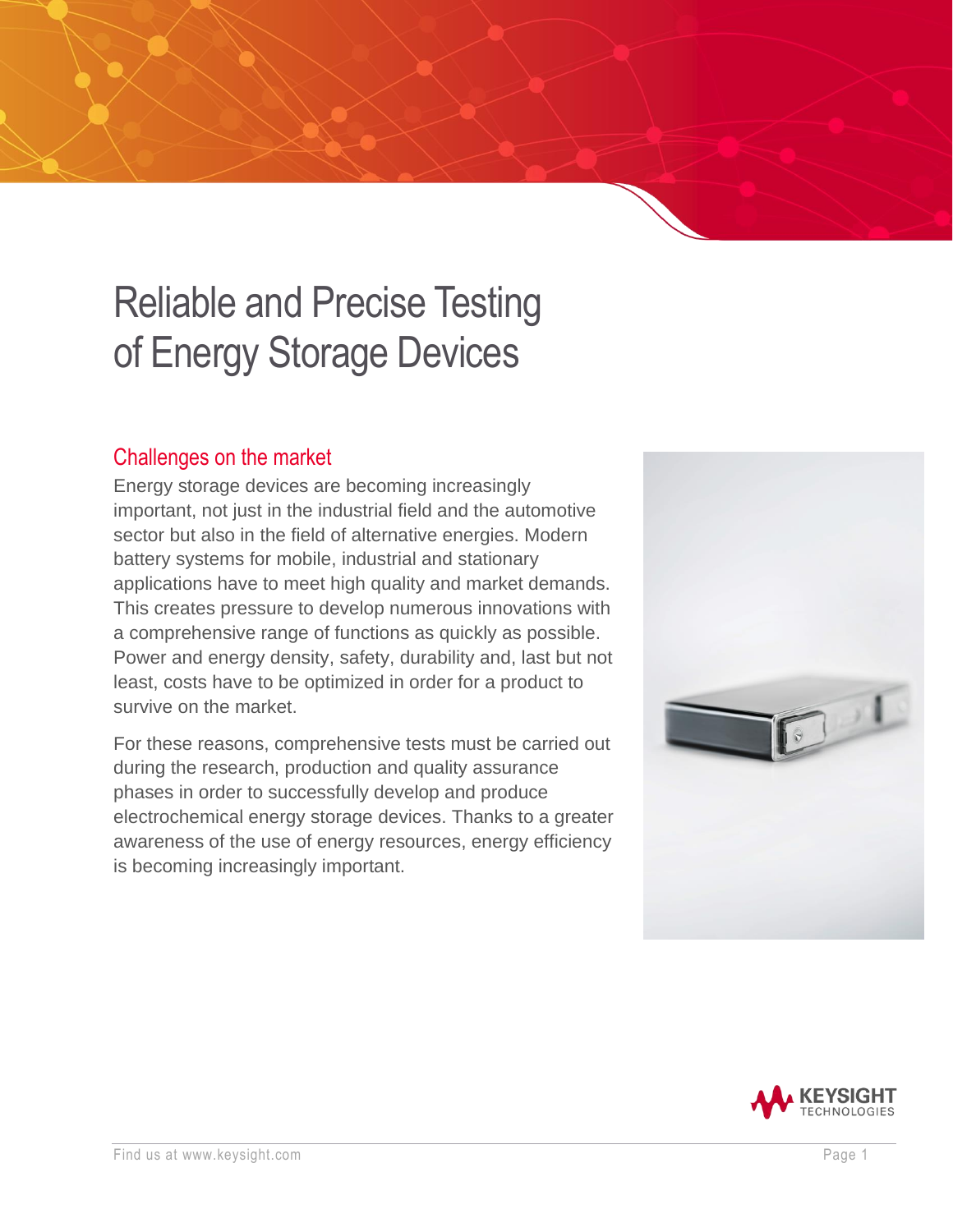# The solution

The test requirements from battery developers and producers vary considerably and with their Scienlab test systems, Keysight can react flexibly to meet individual needs. The modular arrangement of the test systems can be adapted to cater to very different solutions: from customer-specific stand-alone solutions through integrated test systems, to ready-to-use test laboratories. It is simply a matter of course to integrate the specific demands of the test sample and its environment into the test procedure. This includes the battery management system or environment simulation.

The outstanding features of our test systems include precise measuring technology, extremely reliable power electronics for accurate measuring results, and regeneration capability which ensures highly energy- and cost-efficient operation. The state-of-the-art Energy Storage Discover software makes efficient control of the test bench possible. This software ensures that tests can be carried out quickly and conveniently. The user can achieve the best quality test results for the characterization of energy storage devices and the verification of the test sample's characteristics.

Keysight offers an excellently-designed complete solution from a single source – from planning through organization to implementation of the test bench, with all steps accompanied and supported by the professional Service team. This enables our customers to reduce their product development phase and launch the product quickly.

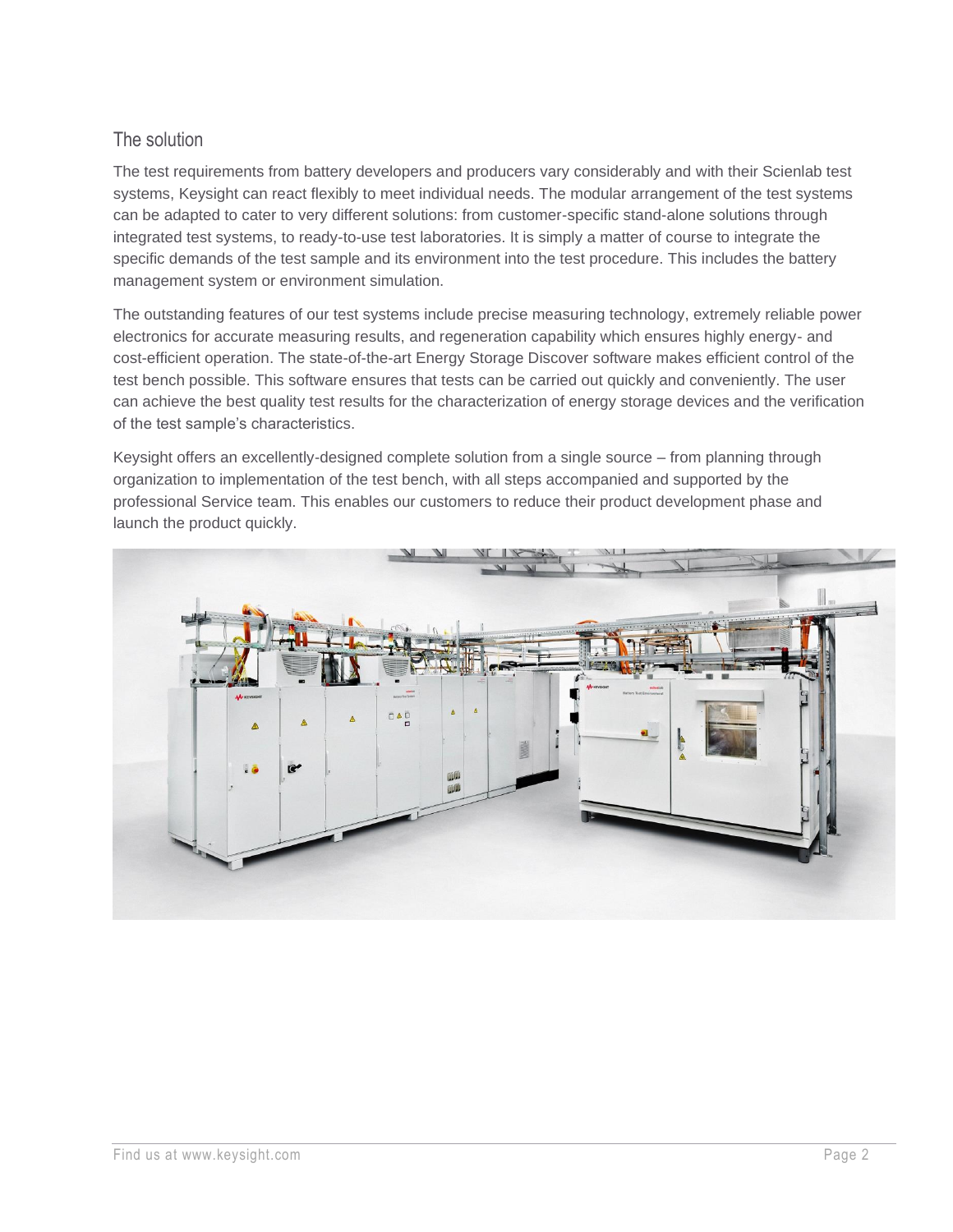| TEST ENERGY STORAGE DEVICES RELIABLY AND ACCURATELY |                                                                                                                                                                                                                                                                                                                                                                                                                                                                                                                                                                                                                                                               |
|-----------------------------------------------------|---------------------------------------------------------------------------------------------------------------------------------------------------------------------------------------------------------------------------------------------------------------------------------------------------------------------------------------------------------------------------------------------------------------------------------------------------------------------------------------------------------------------------------------------------------------------------------------------------------------------------------------------------------------|
| Area of use                                         | Characterization, verification and validation of energy storage systems in:<br>• Research & development<br>• Production<br>• Quality assurance                                                                                                                                                                                                                                                                                                                                                                                                                                                                                                                |
| Device Under Test (DUT)                             | • All energy storage systems for mobile, industrial and stationary use<br>• From cells, through modules, to battery packs including battery management system                                                                                                                                                                                                                                                                                                                                                                                                                                                                                                 |
| Test systems                                        | · Voltage classes: 6 V, 20 V, 60 V, 80 V, 600 V, 850 V<br>• Current range: ± 5 A, ± 50 A, ± 100 A, ± 300 A, ± 600 A, ± 1200 A<br>• Power range: up to 360 kW<br>• Parallel connection of up to 6 channels                                                                                                                                                                                                                                                                                                                                                                                                                                                     |
| Regeneration capability                             | • All test systems have a highly-efficient regeneration capability<br>• Highly efficient, cost-effective, and environmentally friendly operation                                                                                                                                                                                                                                                                                                                                                                                                                                                                                                              |
| System design                                       | • Compact and robust hardware for convenient and long-term operation<br><b>• Extremely maintenance- and service-friendly</b>                                                                                                                                                                                                                                                                                                                                                                                                                                                                                                                                  |
| System configuration                                | • Modular concept for maximal flexibility and individuality when configuring the test environment<br>• Fast and cost-effective adaptation for future test demands                                                                                                                                                                                                                                                                                                                                                                                                                                                                                             |
| Test environment of the<br>device under test        | The test environment of the DUT can include various components depending on requirements:<br>• Temperature and climate chambers<br>• Conditioning of the DUT<br>• Standardized contacting systems for the user-friendly and fast connection of the DUT<br>• Integration of customer chargers                                                                                                                                                                                                                                                                                                                                                                  |
| Control and test software                           | The Energy Storage Discover (ESD) software is the most sophisticated battery test software<br>on the market:<br>• Central and convenient control and monitoring of all components in the test environment<br>• Predefined standard tests as well as customized test procedures (including impedance<br>measuring)<br>* Recording of data with common time stamp for synchronized analysis of measurement data<br>in a millisecond pattern<br>• Direct and flexible determination of characteristic specifications even during the test procedure<br>• Powerful visualization of extensive measurement data with export function to all common<br>file formats |
| Safety                                              | The safety of the customer, the test bench, and the DUT are essential:<br>• Compilation and implementation of extensive safety concepts<br>. Monitoring of the test bench independently-operating Test Bench Guard and the visualization<br>of this in the ESD software<br>• Preventative safety mechanisms to avoid hazardous situations caused by the redundant<br>monitoring of the DUT limits<br>• Passive security mechanisms to confine any damage caused in the event of an accident                                                                                                                                                                   |
| Measuring and controlling                           | Completely integrated communication interface to the device under test (Scienlab Comminterface):<br>• Communication with the BMS (CAN, XCP, FlexRay)<br>• Control of terminals for the BMS low voltage supply<br>• Analog measurement recording                                                                                                                                                                                                                                                                                                                                                                                                               |
| Service & Support                                   | Customer satisfaction is of paramount importance. Our professional Service team is available to<br>help customers and offer support in all areas concerning our systems and can also be called to<br>help on site with:<br>• Initial operation<br>• Run-up support<br>• Maintenance<br>• Calibration<br>• Training                                                                                                                                                                                                                                                                                                                                            |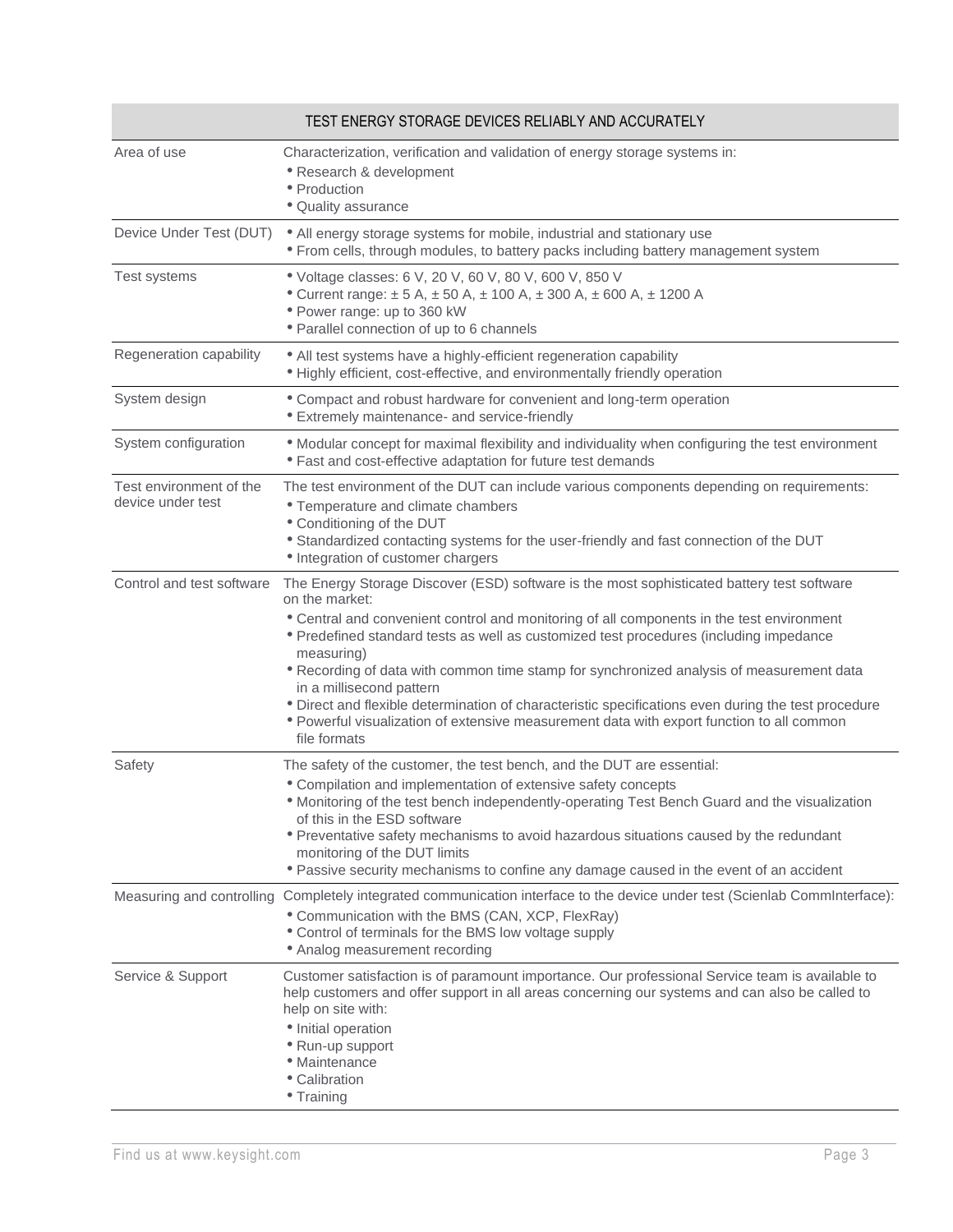# Accompany the Development Process of an Energy Storage Device with Scienlab Systems from Keysight

From cell formation to battery system validation



# 1. Cell formation systems

For an energy storage device cell (e.g. lithium ion cell) to acquire the characteristics of an accumulator after mechanical production and achieve maximal electrical capacity, the cell must be formatted by repeated and controlled charging and discharging.

We have developed various formation systems to serve this purpose. They can easily be integrated into overriding control systems. Each cell can be parameterized, controlled and monitored from a central point. The system is extremely accurate and integrates important parameters including voltage, current, time, capacity, energy and temperature. There is also the option to connect a number of channels in parallel for higher powers and currents.

The compact and modular structure of the formation systems makes it possible to operate many channels in a very small space and to fulfill a wide range of customer demands thanks to the flexible system configuration. Battery cells can be formatted selectively in small numbers within the context of research and development, or in a fully automated process during large-scale production. Active connection to the supply grid and the resulting regeneration capacity of the systems significantly reduce energy costs, particularly when used with a high number of formation channels.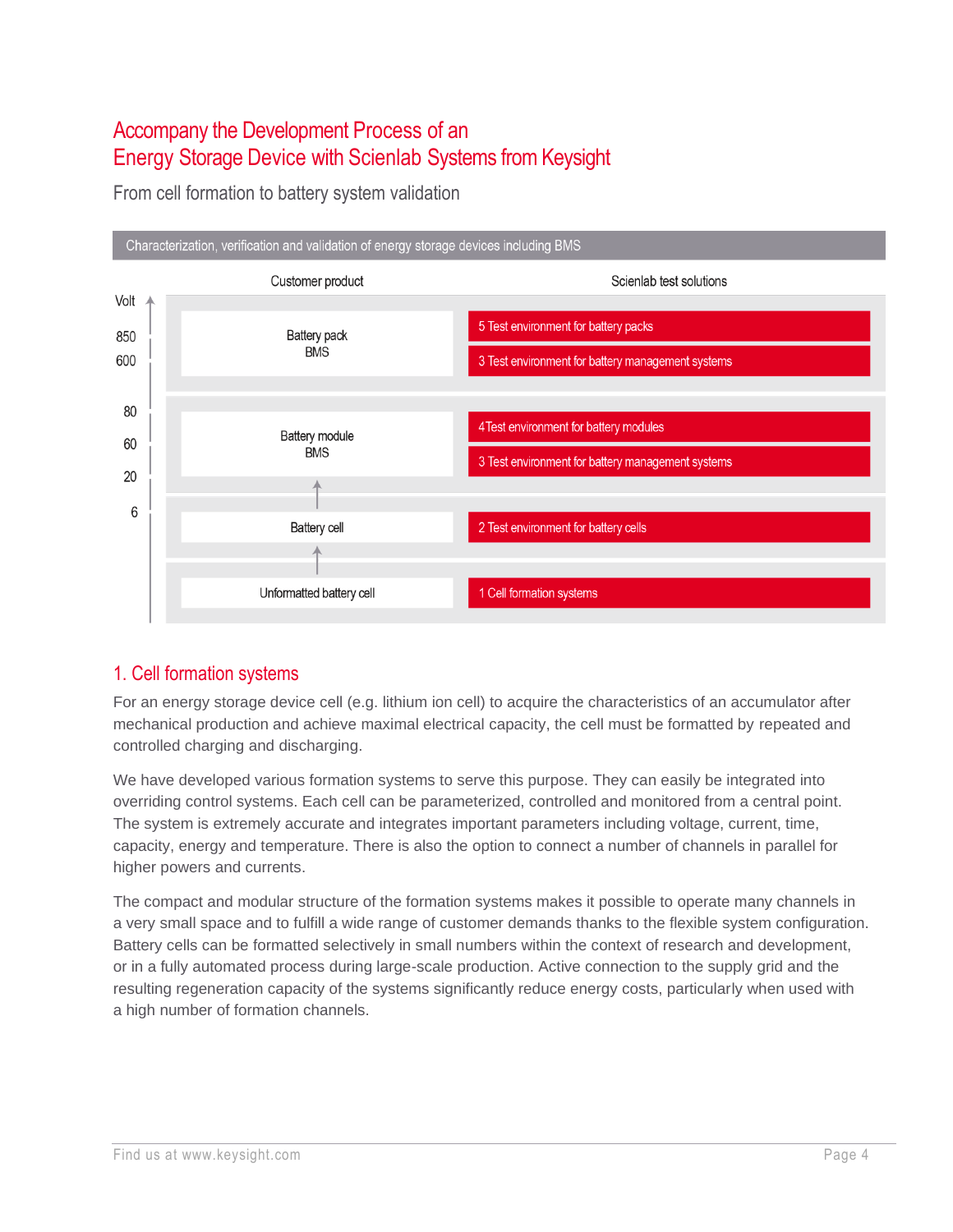# 2. Test environment for battery cells

The cell is the basis of every energy storage device and has a direct influence on the quality of battery modules and packs. It is therefore essential to extensively characterize and develop the function of a cell at an early stage in development.

To achieve this, we offer reliable test systems for precise and reproducible measuring results in order to evaluate the characteristics of future systems and to develop battery models. Depending on requirements, the cell test system can comprise a number of channels, each of which is equipped with integrated impedance spectroscopy. The test environment is modular and can be adapted to changing requirements at any time, with an additional extension option for a temperature or climate chamber. Ergonomic contact systems for different cell types allow electrical and thermal connection.

The Scienlab ESD software allows the entire test environment to be controlled and monitored conveniently. Extensive standard-compliant and customer-specific tests can be carried out. In particular, parameters relevant to cell characterization, such as internal resistance, efficiency, capacity and reaction to temperature, can be analyzed through stress and endurance tests. Operation is extremely energy-efficient since the test systems also have regeneration capability, which allows costs to be reduced considerably, particularly for endurance tests with many channels.

## 3. Test environment for battery management systems

The introduction of new storage technologies and the ability to connect a number of energy storage device cells to form modules or packs requires an intelligent battery management system. This takes over important safety, control and regulation functions including the monitoring of various parameters such as voltage, current, temperature or state of charge (SOC) and is also responsible for thermal management, energy management, cell-balancing and performance.

The implementation of this function is a challenge for BMS development and validation. To achieve reproducible testing and the optimization of the BMS, we deliver a Hardware-in-the-Loop (HiL) test environment: cell emulators replicating various cell types of a range of cell models are connected. The emulators accurately replicate voltage between 0 V and 5 V, the cell temperature and the battery current sensors, and are designed for balancing current of up to  $\pm 10$  A. It is also possible to emulate individuallydefined errors such as line breaks or short-circuits. Furthermore, the solution allows replication of different charging scenarios. This is controlled via the intuitive user interface of the automation system.



Test bench controls with communication interface connected to the DUT (CommInterface)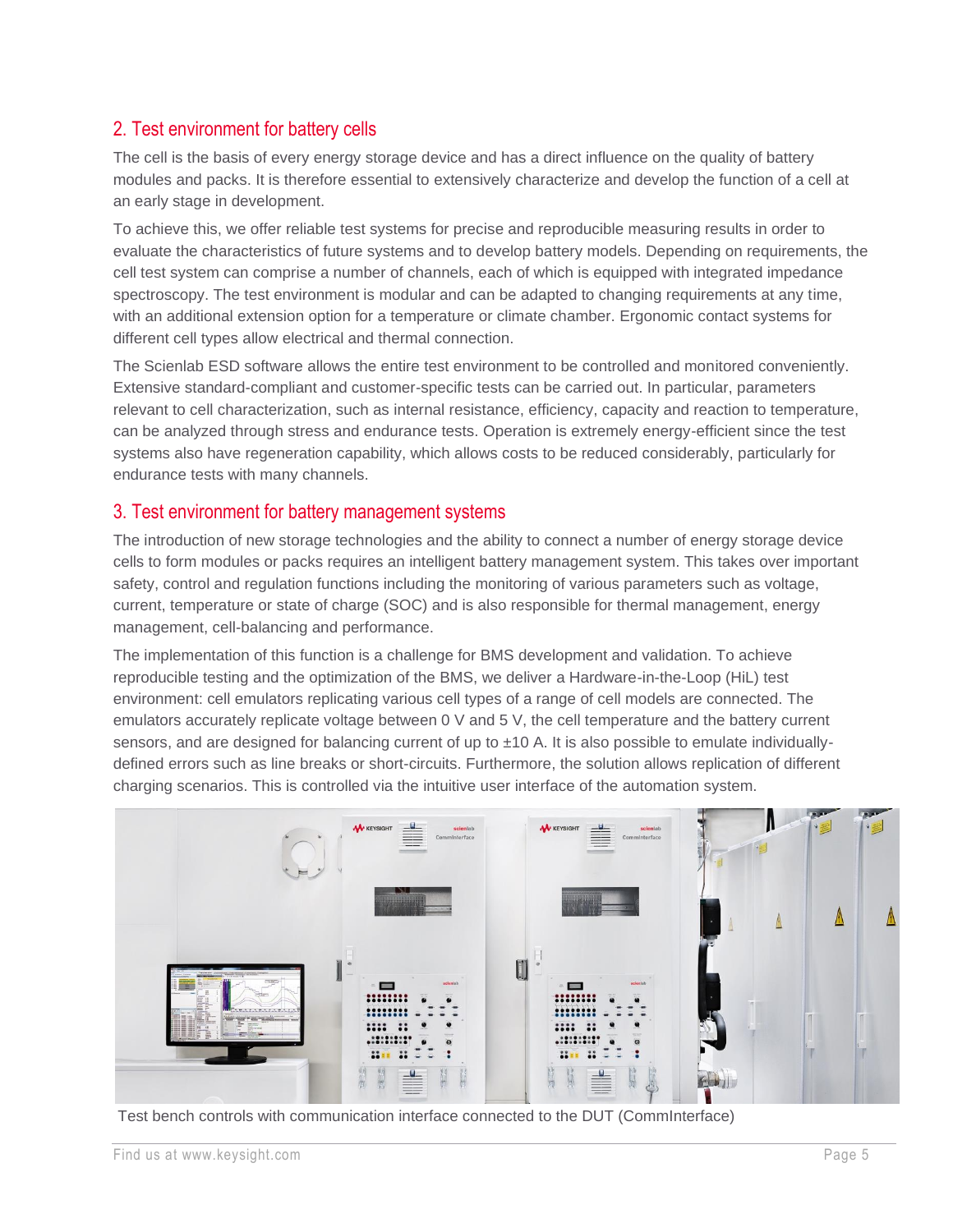# 4. Test environment for battery modules

Connecting battery cells to form modules results in further demands on the test equipment. In particular, higher voltages and increasing electrical power are required. In order to test the mutual electrical and thermal influences of the cells, several temperatures and single-cell voltages must be recorded. Mechanical connections and the technical capabilities of the module must be tested. Communication with control electronics, the BMS (monitoring, load balancing), may also be necessary.

For this complex task, Keysight offers an entire Scienlab test environment with energy-regenerating module test systems, climate chambers, contacting systems and our test and control software, ESD. The test environment allows the user to carry out extensive tests on the battery modules in conjunction with the BMS and produces reliable measurement results. This can determine how great the temperature increase is in a module, the extent to which the BMS limits the module's performance, and how precise and plausible the function of the BMS is. In this battery development stage, the ability to accurately test these functions is decisive in order to increase performance and thus create a solid basis for the next step – the development of the battery pack.

## 5. Test environment for battery packs

An energy storage device pack together with the BMS including a cooling system and electronics is a complex system with high voltages and currents. Due to the range of battery pack applications considerable safety requirements in all operating modes must be taken into consideration. Extensive testing is essential in order to make the pack safe and to optimize range, durability, performance and functions.

To achieve this, we offer a complete test environment from a single source, including pack test systems capable of energy regeneration, cooling and temperature control systems, DUT conditioning, contacting systems and a comprehensive safety concept. With our CommInterface, a fully integrated communication interface connected to the DUT, all the relevant signals and measurement data can be synchronized and recorded accurately. They are visualized impressively using our ESD software, provides central control and a user-friendly interface, and monitors the entire test environment.

With our solution, typical tests can be carried out on the pack as a complete system. These include:

- Validation of the functions
- Interaction of all the components involved and their mutual impact
- Analysis of thermal management
- Internal communication of all electrical and mechanical components
- **External communication**
- Function of the cooling system
- Thermal and electrical reactions of the battery pack

Various test scenarios can be implemented to achieve this, such as dynamic, electrical, and climatic stress tests, operational cycle tests, standard tests, endurance tests or calendar and life-cycle aging tests.

#### Experience the quality of our test systems on your own device under test.

The Scienlab reference systems at our plant in Bochum offer you the opportunity to experience our products and their extensive possibilities. Get in touch to make an appointment at sales.sl@keysight.com.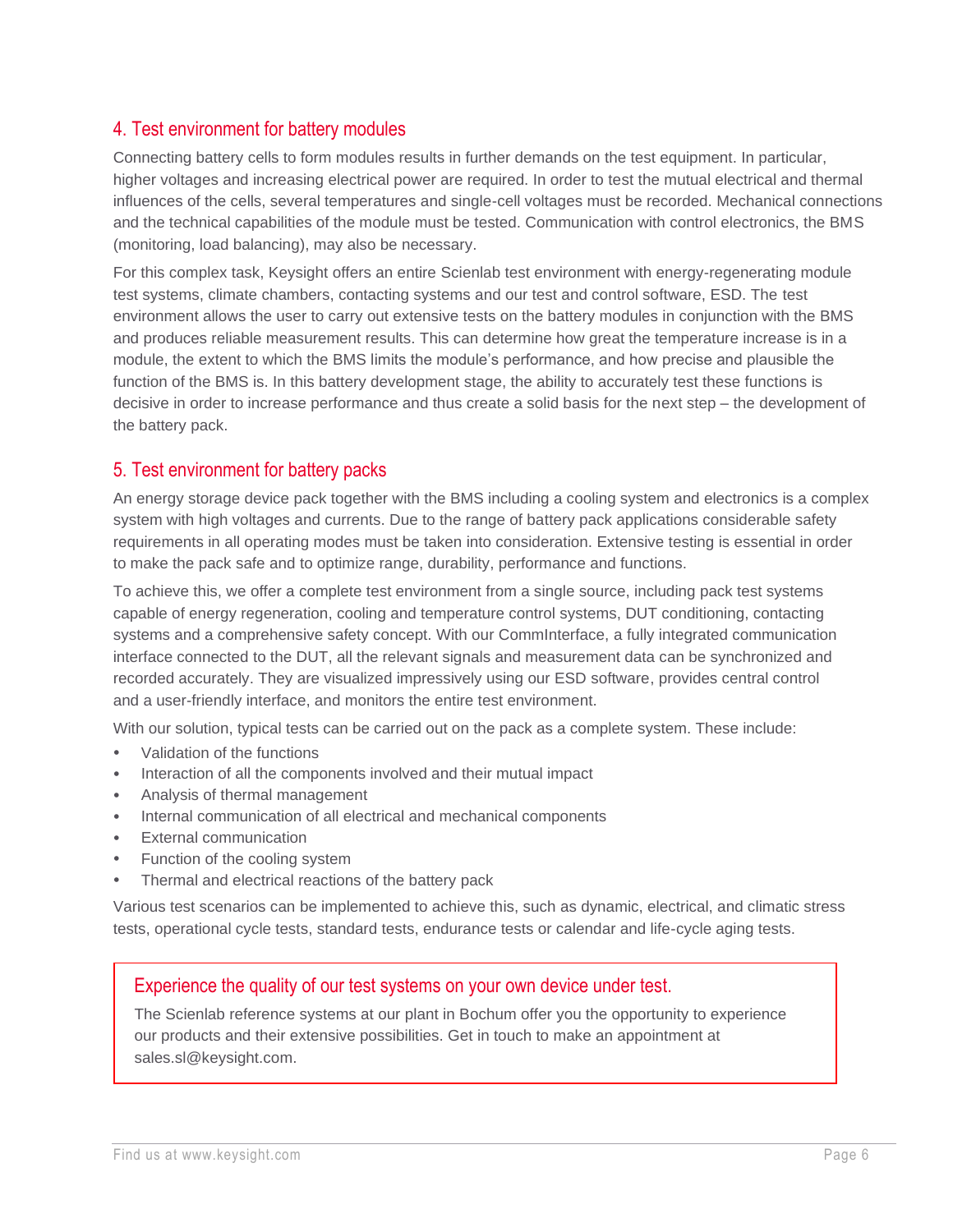# What Makes Scienlab Systems from Keysight Stand Out

Keysight Scienlab offers individual test environments for testing tomorrow 's energy storage devices today. Numerous companies and research facilities worldwide trust our know-how to develop and test their products.

## Test systems for energy storage devices and beyond

When developing battery test systems, our employees have more than just the development of energy storage devices in mind. In our laboratory, test systems are created for a wide range of industrial products as well as for the automotive components of electrical powertrains. We always aim to exceed the quality demands of our customers.

In addition to ready-to-use test environments for energy storage devices, Keysight also develops Scienlab test systems for other applications including

- Fuel cell stack and systems
- Chargers and charging infrastructure
- Power inverters as well as DC/DC converters
- The connection of several components